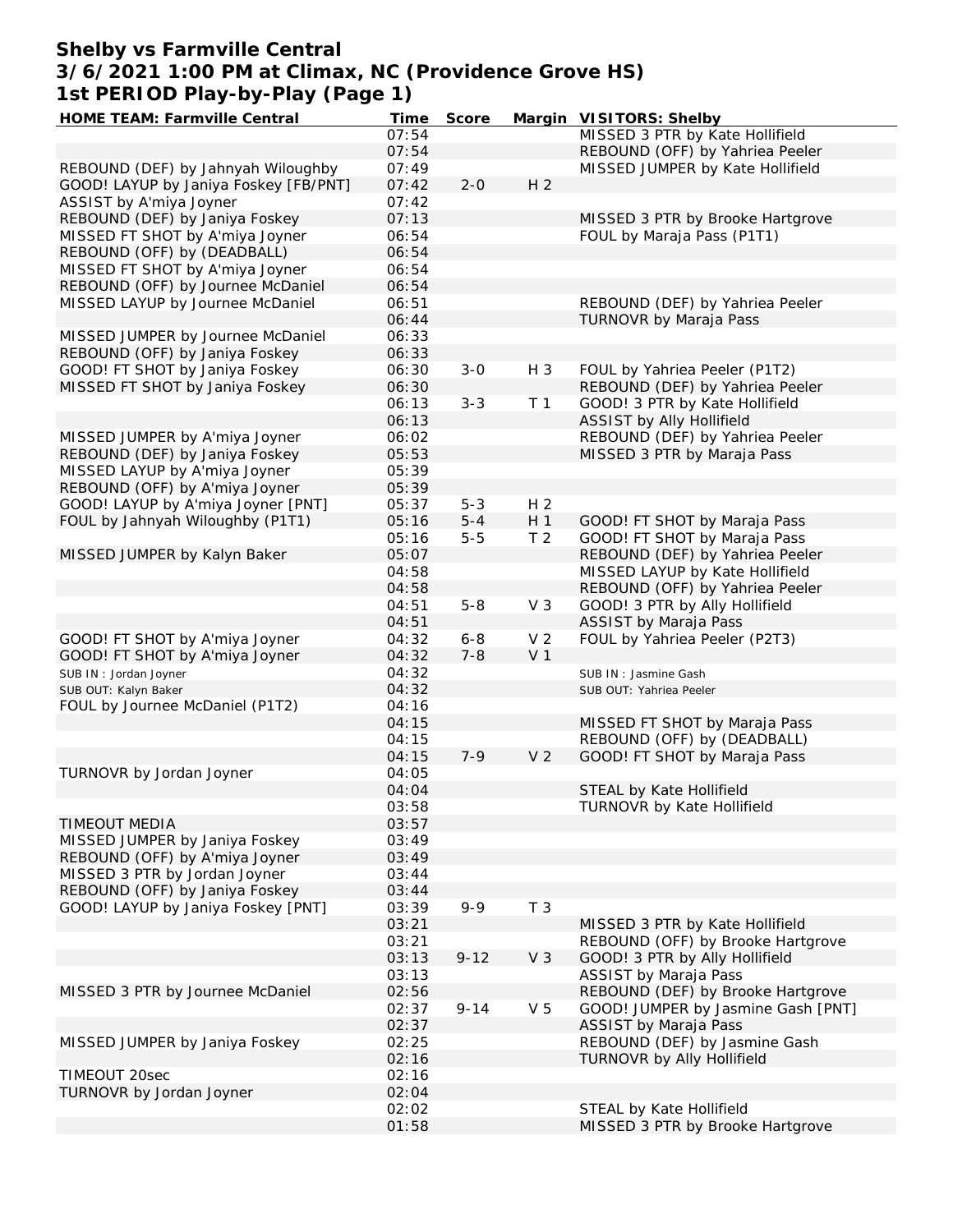## **Shelby vs Farmville Central 3/6/2021 1:00 PM at Climax, NC (Providence Grove HS) 1st PERIOD Play-by-Play (Page 2)**

| <b>HOME TEAM: Farmville Central</b> | Time  | Score     |                | Margin VISITORS: Shelby           |
|-------------------------------------|-------|-----------|----------------|-----------------------------------|
| REBOUND (DEF) by (TEAM)             | 01:58 |           |                |                                   |
| TURNOVR by A'miya Joyner            | 01:40 |           |                |                                   |
|                                     | 01:39 |           |                | STEAL by Ally Hollifield          |
| FOUL by Journee McDaniel (P2T3)     | 01:36 | $9 - 15$  | V6             | GOOD! FT SHOT by Ally Hollifield  |
|                                     | 01:36 | $9 - 16$  | V 7            | GOOD! FT SHOT by Ally Hollifield  |
|                                     | 01:36 |           |                | SUB IN: Deja Griffin              |
|                                     | 01:36 |           |                | SUB OUT: Brooke Hartgrove         |
|                                     | 01:30 |           |                | FOUL by Deja Griffin (P1T4)       |
| GOOD! 3 PTR by Journee McDaniel     | 01:17 | $12 - 16$ | $V_4$          |                                   |
| ASSIST by Jordan Joyner             | 01:17 |           |                |                                   |
|                                     | 01:00 | $12 - 18$ | V6             | GOOD! JUMPER by Maraja Pass [PNT] |
|                                     | 00:48 |           |                | FOUL by Maraja Pass (P2T5)        |
| GOOD! 3 PTR by Journee McDaniel     | 00:44 | $15 - 18$ | V <sub>3</sub> |                                   |
| ASSIST by Jordan Joyner             | 00:44 |           |                |                                   |
| FOUL by Jordan Joyner (P1T4)        | 00:29 |           |                | MISSED FT SHOT by Maraja Pass     |
|                                     | 00:29 |           |                | REBOUND (OFF) by (DEADBALL)       |
|                                     | 00:29 | $15 - 19$ | $V_4$          | GOOD! FT SHOT by Maraja Pass      |
| MISSED JUMPER by Jordan Joyner      | 00:22 |           |                |                                   |
| REBOUND (OFF) by A'miya Joyner      | 00:22 |           |                |                                   |
| GOOD! LAYUP by A'miya Joyner [PNT]  | 00:17 | $17 - 19$ | V <sub>2</sub> |                                   |
| FOUL by Journee McDaniel (P3T5)     | 00:01 |           |                |                                   |
| REBOUND (DEF) by Journee McDaniel   | 00:00 |           |                | MISSED 3 PTR by Ally Hollifield   |

Shelby 19, Farmville Central 17

|                                              | $\ln$ | Off | - 2nd            | Fast |                        |
|----------------------------------------------|-------|-----|------------------|------|------------------------|
| 1st period-only Paint T/O Chance Break Bench |       |     |                  |      |                        |
|                                              |       |     | Shelby 4 2 6 0 2 |      | Score tied - 3 times.  |
| Farmville Central 8 3 7 2 0                  |       |     |                  |      | Lead changed - 1 time. |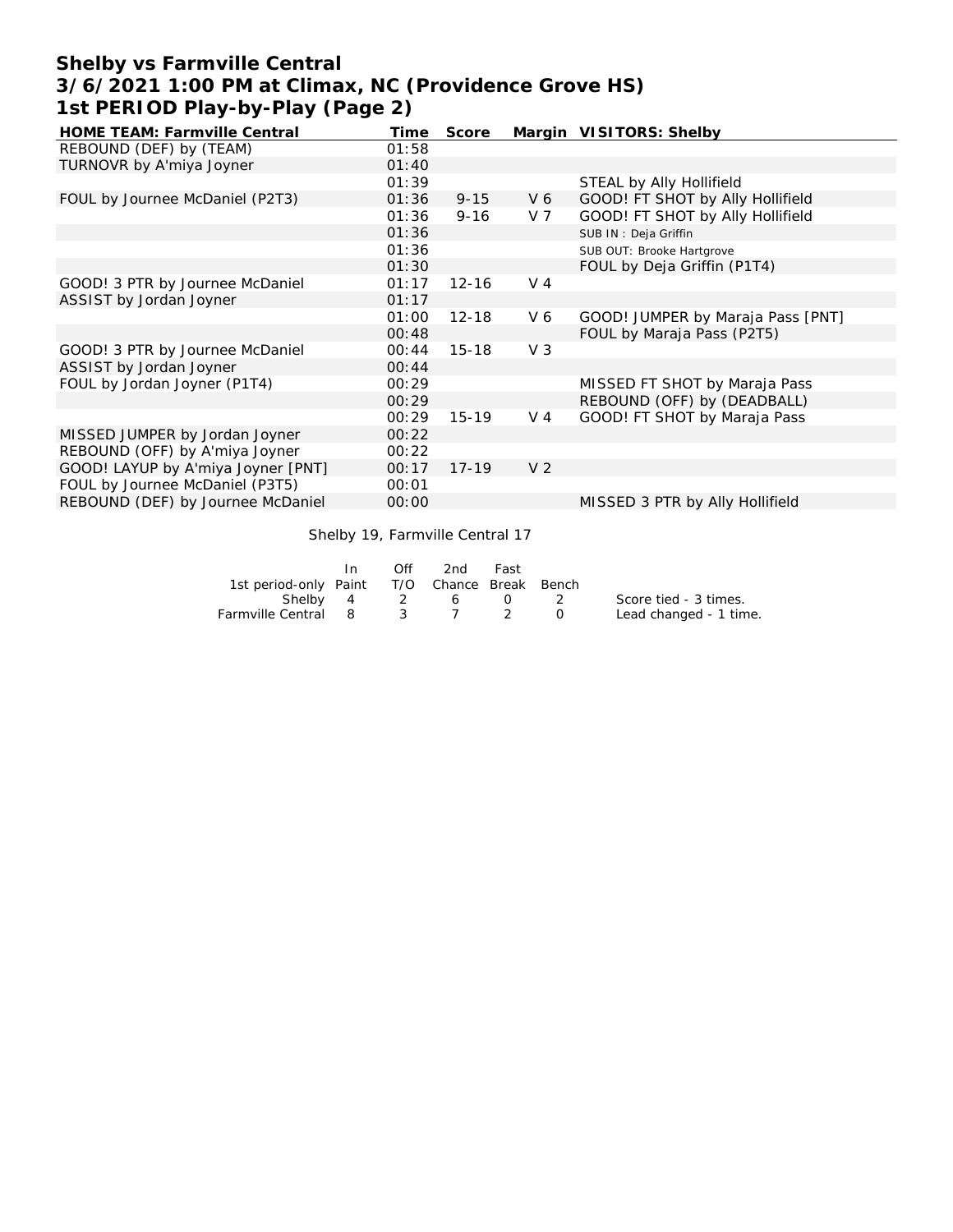### **Shelby vs Farmville Central 3/6/2021 1:00 PM at Climax, NC (Providence Grove HS) 2nd PERIOD Play-by-Play (Page 1)**

| HOME TEAM: Farmville Central       | Time  | Score     |                | Margin VISITORS: Shelby              |
|------------------------------------|-------|-----------|----------------|--------------------------------------|
| SUB IN: Jordan Joyner              | 08:00 |           |                |                                      |
| SUB OUT: Journee McDaniel          | 08:00 |           |                |                                      |
|                                    | 07:45 | $17 - 22$ | V <sub>5</sub> | GOOD! 3 PTR by Ally Hollifield       |
|                                    | 07:45 |           |                | ASSIST by Kate Hollifield            |
| MISSED 3 PTR by Kalyn Baker        | 07:32 |           |                | REBOUND (DEF) by Ally Hollifield     |
|                                    | 07:22 | $17 - 25$ | <b>V8</b>      | GOOD! 3 PTR by Ally Hollifield       |
|                                    |       |           |                |                                      |
|                                    | 07:22 |           |                | ASSIST by Maraja Pass                |
|                                    | 07:00 |           |                | FOUL by Kate Hollifield (P1T6)       |
| SUB IN: Kenya Pittman              | 07:00 |           |                |                                      |
| SUB OUT: Kalyn Baker               | 07:00 |           |                |                                      |
| MISSED LAYUP by Janiya Foskey      | 06:59 |           |                |                                      |
| REBOUND (OFF) by Janiya Foskey     | 06:59 |           |                |                                      |
| MISSED JUMPER by Jordan Joyner     | 06:53 |           |                |                                      |
| REBOUND (OFF) by Janiya Foskey     | 06:53 |           |                |                                      |
| GOOD! LAYUP by Janiya Foskey [PNT] | 06:49 | 19-25     | V6             |                                      |
|                                    | 06:30 | $19 - 26$ | V <sub>7</sub> |                                      |
| FOUL by Jordan Joyner (P2T6)       |       |           |                | GOOD! FT SHOT by Kate Hollifield     |
|                                    | 06:30 | $19 - 27$ | $V_8$          | GOOD! FT SHOT by Kate Hollifield     |
|                                    | 06:30 | 19-28     | V 9            | GOOD! FT SHOT by Kate Hollifield     |
| FOUL by Janiya Foskey (P1T7)       | 06:14 |           |                |                                      |
| TURNOVR by Janiya Foskey           | 06:14 |           |                |                                      |
| REBOUND (DEF) by A'miya Joyner     | 05:57 |           |                | MISSED JUMPER by Maraja Pass         |
| TURNOVR by Jordan Joyner           | 05:50 |           |                |                                      |
| FOUL by Jordan Joyner (P3T8)       | 05:50 | 19-29     | V 10           | GOOD! FT SHOT by Brooke Hartgrove    |
|                                    | 05:50 | 19-30     | V 11           | GOOD! FT SHOT by Brooke Hartgrove    |
| MISSED JUMPER by Janiya Foskey     | 05:40 |           |                |                                      |
| REBOUND (OFF) by (TEAM)            | 05:40 |           |                |                                      |
|                                    |       | $22 - 30$ | $V_8$          |                                      |
| GOOD! 3 PTR by Jordan Joyner       | 05:35 |           |                |                                      |
| ASSIST by Kenya Pittman            | 05:35 |           |                |                                      |
| REBOUND (DEF) by A'miya Joyner     | 05:19 |           |                | MISSED LAYUP by Maraja Pass          |
| MISSED LAYUP by A'miya Joyner      | 05:13 |           |                | REBOUND (DEF) by (TEAM)              |
| SUB IN: Journee McDaniel           | 05:10 |           |                |                                      |
| SUB OUT: A'miya Joyner             | 05:10 |           |                |                                      |
|                                    | 04:58 | $22 - 32$ | V 10           | GOOD! LAYUP by Maraja Pass [PNT]     |
| GOOD! FT SHOT by Jordan Joyner     | 04:45 | $23 - 32$ | V <sub>9</sub> | FOUL by Brooke Hartgrove (P1T7)      |
| GOOD! FT SHOT by Jordan Joyner     | 04:45 | 24-32     | $V_8$          |                                      |
| REBOUND (DEF) by Journee McDaniel  | 04:33 |           |                | MISSED 3 PTR by Ally Hollifield      |
| GOOD! FT SHOT by Journee McDaniel  | 04:31 | $25 - 32$ | V <sub>7</sub> | FOUL by Yahriea Peeler (P3T8)        |
| MISSED FT SHOT by Journee McDaniel | 04:31 |           |                |                                      |
| REBOUND (OFF) by Jordan Joyner     | 04:31 |           |                |                                      |
|                                    | 04:31 |           |                |                                      |
|                                    |       |           |                | SUB IN: Jasmine Gash                 |
|                                    | 04:31 |           |                | SUB OUT: Yahriea Peeler              |
| GOOD! LAYUP by Jordan Joyner [PNT] | 04:27 | $27 - 32$ | V <sub>5</sub> |                                      |
| REBOUND (DEF) by Journee McDaniel  | 04:14 |           |                | MISSED JUMPER by Maraja Pass         |
| MISSED FT SHOT by Janiya Foskey    | 04:01 |           |                | FOUL by Jasmine Gash (P1T9)          |
| REBOUND (OFF) by (DEADBALL)        | 04:01 |           |                |                                      |
| MISSED FT SHOT by Janiya Foskey    | 04:01 |           |                | REBOUND (DEF) by Jasmine Gash        |
| SUB IN: A'miya Joyner              | 04:01 |           |                |                                      |
| SUB OUT: Journee McDaniel          | 04:01 |           |                |                                      |
|                                    | 03:59 |           |                | <b>TIMEOUT MEDIA</b>                 |
| REBOUND (DEF) by A'miya Joyner     | 03:47 |           |                | MISSED JUMPER by Maraja Pass         |
| TURNOVR by A'miya Joyner           | 03:40 |           |                |                                      |
|                                    | 03:39 |           |                | STEAL by Kate Hollifield             |
| REBOUND (DEF) by A'miya Joyner     | 03:38 |           |                | MISSED JUMPER by Maraja Pass         |
| MISSED JUMPER by Jordan Joyner     | 03:20 |           |                | REBOUND (DEF) by (TEAM)              |
|                                    |       |           |                |                                      |
|                                    | 03:05 | $27 - 34$ | V <sub>7</sub> | GOOD! LAYUP by Ally Hollifield [PNT] |
|                                    | 03:05 |           |                | <b>ASSIST by Maraja Pass</b>         |
| GOOD! FT SHOT by Jordan Joyner     | 02:43 | 28-34     | V6             | FOUL by Ally Hollifield (P1T10)      |
| GOOD! FT SHOT by Jordan Joyner     | 02:43 | 29-34     | V <sub>5</sub> |                                      |
| SUB IN: Journee McDaniel           | 02:43 |           |                |                                      |
| SUB OUT: Janiya Foskey             | 02:43 |           |                |                                      |
|                                    | 02:32 | 29-36     | V 7            | GOOD! LAYUP by Jasmine Gash [PNT]    |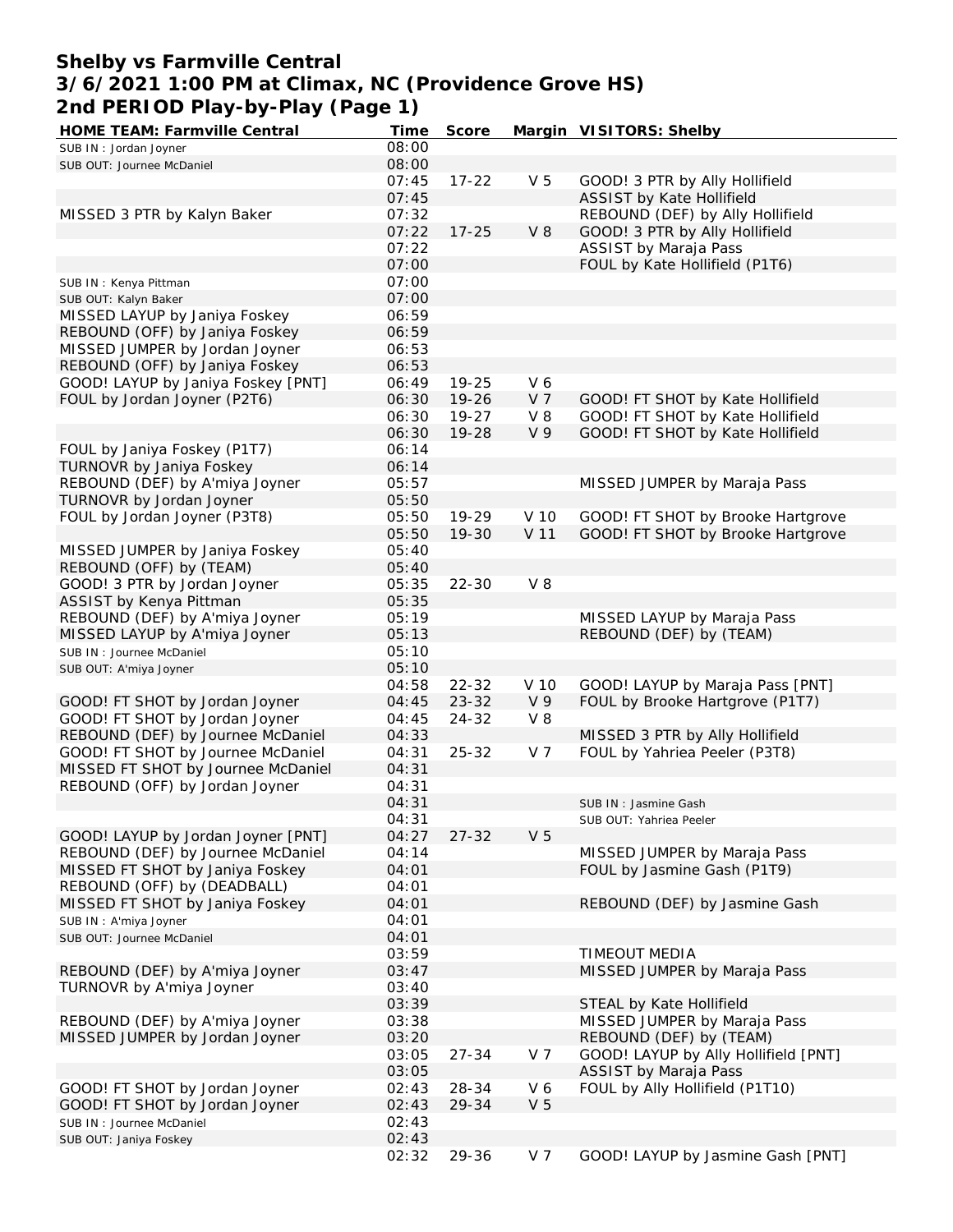# **Shelby vs Farmville Central 3/6/2021 1:00 PM at Climax, NC (Providence Grove HS) 2nd PERIOD Play-by-Play (Page 2)**

| HOME TEAM: Farmville Central          | Time  | Score     |                | Margin VISITORS: Shelby          |
|---------------------------------------|-------|-----------|----------------|----------------------------------|
|                                       | 02:32 |           |                | ASSIST by Maraja Pass            |
| GOOD! LAYUP by Kenya Pittman [PNT]    | 02:23 | $31 - 36$ | V <sub>5</sub> |                                  |
| ASSIST by Jordan Joyner               | 02:23 |           |                |                                  |
|                                       | 02:06 |           |                | MISSED 3 PTR by Brooke Hartgrove |
|                                       | 02:06 |           |                | REBOUND (OFF) by Ally Hollifield |
| REBOUND (DEF) by Journee McDaniel     | 01:55 |           |                | MISSED LAYUP by Kate Hollifield  |
| GOOD! LAYUP by A'miya Joyner [FB/PNT] | 01:49 | $33 - 36$ | V <sub>3</sub> |                                  |
| ASSIST by Jahnyah Wiloughby           | 01:49 |           |                |                                  |
|                                       | 01:38 | 33-38     | V <sub>5</sub> | GOOD! LAYUP by Maraja Pass [PNT] |
| MISSED LAYUP by Jordan Joyner         | 01:29 |           |                |                                  |
| REBOUND (OFF) by A'miya Joyner        | 01:29 |           |                |                                  |
| GOOD! FT SHOT by A'miya Joyner        | 01:27 | 34-38     | V <sub>4</sub> | FOUL by Kate Hollifield (P2T11)  |
| TURNOVR by Kenya Pittman              | 01:27 |           |                |                                  |
| SUB IN: Janiya Foskey                 | 01:27 |           |                |                                  |
| SUB OUT: Journee McDaniel             | 01:27 |           |                |                                  |
| FOUL by Kenya Pittman (P1T9)          | 01:12 |           |                | MISSED FT SHOT by Maraja Pass    |
|                                       | 01:12 |           |                | REBOUND (OFF) by (DEADBALL)      |
| REBOUND (DEF) by Jahnyah Wiloughby    | 01:12 |           |                | MISSED FT SHOT by Maraja Pass    |
| MISSED LAYUP by Janiya Foskey         | 01:04 |           |                |                                  |
| REBOUND (OFF) by Janiya Foskey        | 01:04 |           |                |                                  |
| GOOD! FT SHOT by Janiya Foskey        | 01:03 | $35 - 38$ | $V_3$          | FOUL by Jasmine Gash (P2T12)     |
| GOOD! FT SHOT by Janiya Foskey        | 01:03 | $36 - 38$ | V <sub>2</sub> |                                  |
| REBOUND (DEF) by A'miya Joyner        | 00:53 |           |                | MISSED 3 PTR by Ally Hollifield  |
| MISSED JUMPER by Jahnyah Wiloughby    | 00:43 |           |                |                                  |
| REBOUND (OFF) by Jordan Joyner        | 00:43 |           |                |                                  |
| MISSED FT SHOT by Jordan Joyner       | 00:39 |           |                | FOUL by Maraja Pass (P3T13)      |
| REBOUND (OFF) by (DEADBALL)           | 00:39 |           |                |                                  |
| GOOD! FT SHOT by Jordan Joyner        | 00:39 | $37 - 38$ | V <sub>1</sub> |                                  |
|                                       | 00:16 |           |                | MISSED LAYUP by Kate Hollifield  |
|                                       | 00:16 |           |                | REBOUND (OFF) by Kate Hollifield |
| REBOUND (DEF) by A'miya Joyner        | 00:08 |           |                | MISSED JUMPER by Maraja Pass     |
| MISSED JUMPER by Jahnyah Wiloughby    | 00:00 |           |                | REBOUND (DEF) by Kate Hollifield |

Shelby 38, Farmville Central 37

|                                              | In. | Off by the control of the control of the control of the control of the control of the control of the control o | 2nd       | Fast    |                         |
|----------------------------------------------|-----|----------------------------------------------------------------------------------------------------------------|-----------|---------|-------------------------|
| 2nd period-only Paint T/O Chance Break Bench |     |                                                                                                                |           |         |                         |
|                                              |     | Shelby 8 2 0                                                                                                   |           | $(1)$ 2 | Score tied - 0 times.   |
| Farmville Central 8                          |     |                                                                                                                | 0 11 2 12 |         | Lead changed - 0 times. |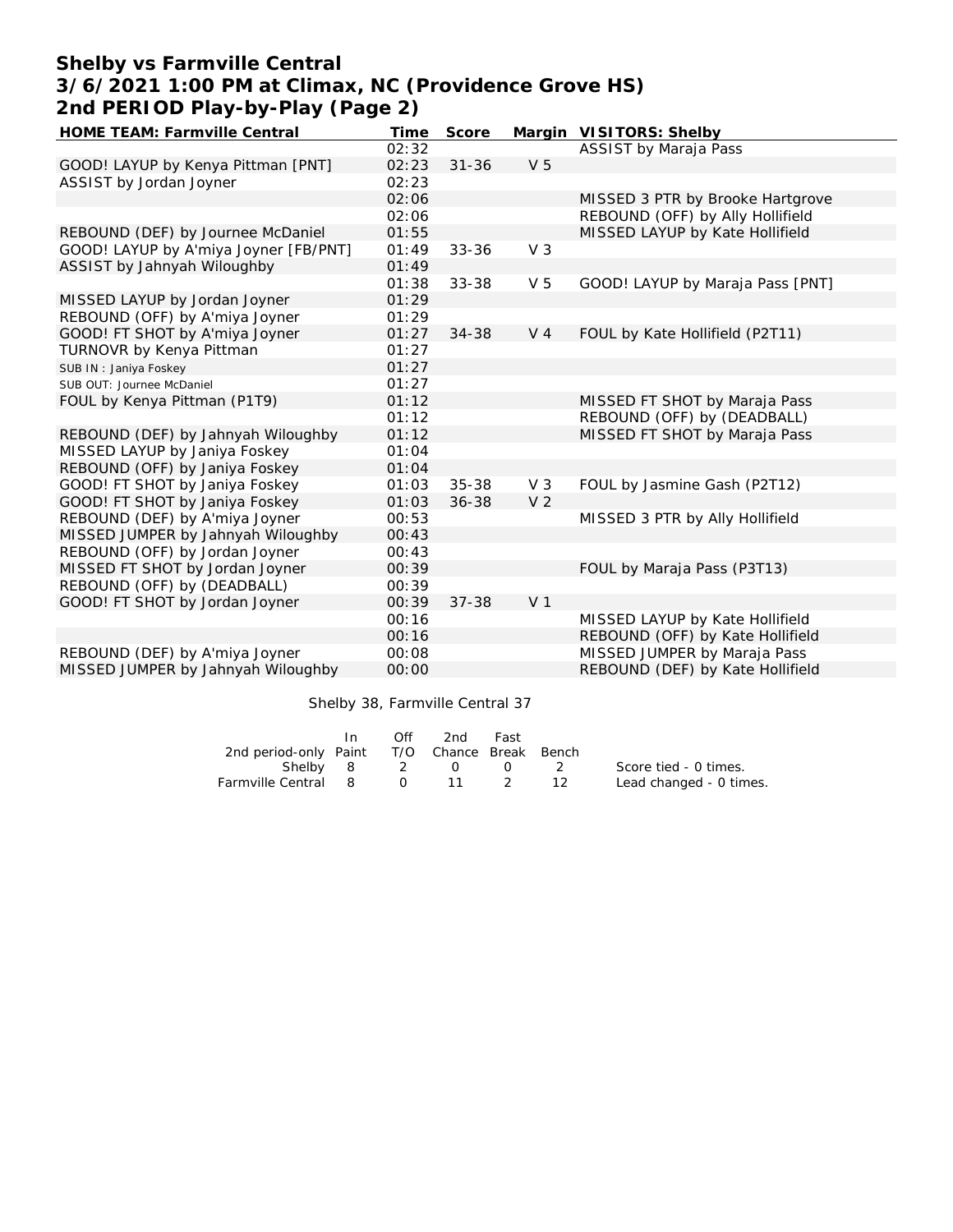#### **Shelby vs Farmville Central 3/6/2021 1:00 PM at Climax, NC (Providence Grove HS) 3rd PERIOD Play-by-Play (Page 1)**

| HOME TEAM: Farmville Central          | Time  | Score     |                | Margin VISITORS: Shelby                                   |
|---------------------------------------|-------|-----------|----------------|-----------------------------------------------------------|
| SUB IN: Jordan Joyner                 | 08:00 |           |                |                                                           |
| SUB IN: Kenya Pittman                 | 08:00 |           |                |                                                           |
| SUB OUT: Journee McDaniel             | 08:00 |           |                |                                                           |
| SUB OUT: Kalyn Baker                  | 08:00 |           |                |                                                           |
| MISSED JUMPER by Janiya Foskey        | 07:46 |           |                |                                                           |
| REBOUND (OFF) by A'miya Joyner        | 07:46 |           |                |                                                           |
| GOOD! FT SHOT by Janiya Foskey        | 07:37 | 38-38     | T 4            | FOUL by Yahriea Peeler (P4T1)                             |
| MISSED FT SHOT by Janiya Foskey       | 07:37 |           |                |                                                           |
| REBOUND (OFF) by A'miya Joyner        | 07:37 |           |                |                                                           |
|                                       | 07:37 |           |                | SUB IN: Jasmine Gash                                      |
|                                       | 07:37 |           |                |                                                           |
|                                       | 07:35 | 39-38     | H <sub>1</sub> | SUB OUT: Yahriea Peeler<br>FOUL by Kate Hollifield (P3T2) |
| GOOD! FT SHOT by A'miya Joyner        |       |           |                |                                                           |
| MISSED FT SHOT by A'miya Joyner       | 07:35 |           |                | REBOUND (DEF) by (TEAM)                                   |
| REBOUND (DEF) by Janiya Foskey        | 07:23 |           |                | MISSED 3 PTR by Kate Hollifield                           |
| GOOD! JUMPER by Janiya Foskey [PNT]   | 07:11 | $41 - 38$ | H 3            |                                                           |
| ASSIST by Jordan Joyner               | 07:11 |           |                |                                                           |
| REBOUND (DEF) by Janiya Foskey        | 06:59 |           |                | MISSED JUMPER by Maraja Pass                              |
| MISSED 3 PTR by Jordan Joyner         | 06:46 |           |                | REBOUND (DEF) by Ally Hollifield                          |
|                                       | 06:38 | $41 - 40$ | H <sub>1</sub> | GOOD! LAYUP by Kate Hollifield [FB/PNT]                   |
|                                       | 06:38 |           |                | ASSIST by Ally Hollifield                                 |
| MISSED JUMPER by Janiya Foskey        | 06:27 |           |                | REBOUND (DEF) by Kate Hollifield                          |
| SUB IN: Ja'nisja Carmon               | 06:23 |           |                |                                                           |
| SUB OUT: Kenya Pittman                | 06:23 |           |                |                                                           |
| FOUL by Jahnyah Wiloughby (P2T1)      | 06:11 |           |                |                                                           |
|                                       | 05:59 | $41 - 42$ | V <sub>1</sub> | GOOD! LAYUP by Maraja Pass [PNT]                          |
| MISSED LAYUP by Jordan Joyner         | 05:49 |           |                |                                                           |
| REBOUND (OFF) by Jordan Joyner        | 05:49 |           |                |                                                           |
| TURNOVR by Jordan Joyner              | 05:47 |           |                |                                                           |
| FOUL by Jahnyah Wiloughby (P3T2)      | 05:34 | $41 - 43$ | V <sub>2</sub> | GOOD! FT SHOT by Ally Hollifield                          |
|                                       | 05:34 |           |                | MISSED FT SHOT by Ally Hollifield                         |
|                                       | 05:34 |           |                | REBOUND (OFF) by (DEADBALL)                               |
|                                       | 05:34 | $41 - 44$ | V <sub>3</sub> | GOOD! FT SHOT by Ally Hollifield                          |
| TURNOVR by Janiya Foskey              | 05:24 |           |                |                                                           |
|                                       |       |           |                |                                                           |
| REBOUND (DEF) by A'miya Joyner        | 05:07 |           |                | MISSED LAYUP by Jasmine Gash                              |
| MISSED LAYUP by A'miya Joyner         | 04:55 |           |                | REBOUND (DEF) by Ally Hollifield                          |
|                                       | 04:47 |           |                | MISSED LAYUP by Maraja Pass                               |
|                                       | 04:47 |           |                | REBOUND (OFF) by Brooke Hartgrove                         |
|                                       | 04:45 |           |                | MISSED 3 PTR by Brooke Hartgrove                          |
|                                       | 04:45 |           |                | REBOUND (OFF) by Kate Hollifield                          |
|                                       | 04:40 | $41 - 46$ | V <sub>5</sub> | GOOD! LAYUP by Kate Hollifield [PNT]                      |
| MISSED 3 PTR by Ja'nisja Carmon       | 04:23 |           |                |                                                           |
| REBOUND (OFF) by Jahnyah Wiloughby    | 04:23 |           |                |                                                           |
| MISSED LAYUP by Jordan Joyner         | 04:15 |           |                | REBOUND (DEF) by Kate Hollifield                          |
| REBOUND (DEF) by A'miya Joyner        | 04:06 |           |                | MISSED 3 PTR by Ally Hollifield                           |
| GOOD! LAYUP by Jordan Joyner [FB/PNT] | 03:59 | $43 - 46$ | V <sub>3</sub> |                                                           |
| ASSIST by A'miya Joyner               | 03:59 |           |                |                                                           |
|                                       | 03:44 | $43 - 48$ | V <sub>5</sub> | GOOD! LAYUP by Maraja Pass [PNT]                          |
| TIMEOUT MEDIA                         | 03:32 |           |                |                                                           |
| MISSED 3 PTR by Kalyn Baker           | 03:26 |           |                |                                                           |
| REBOUND (OFF) by Kenya Pittman        | 03:26 |           |                |                                                           |
| SUB IN : Journee McDaniel             | 03:26 |           |                |                                                           |
| SUB IN: Kenya Pittman                 | 03:26 |           |                |                                                           |
| SUB IN: Kalyn Baker                   | 03:26 |           |                |                                                           |
| SUB OUT: Jordan Joyner                | 03:26 |           |                |                                                           |
| SUB OUT: Janiya Foskey                | 03:26 |           |                |                                                           |
| SUB OUT: Ja'nisja Carmon              | 03:26 |           |                |                                                           |
| TURNOVR by Kenya Pittman              | 03:21 |           |                |                                                           |
|                                       | 03:17 |           |                | SUB IN : Deja Griffin                                     |
|                                       | 03:17 |           |                | SUB OUT: Brooke Hartgrove                                 |
|                                       | 03:07 | $43 - 50$ | V 7            | GOOD! JUMPER by Maraja Pass [PNT]                         |
|                                       |       |           |                |                                                           |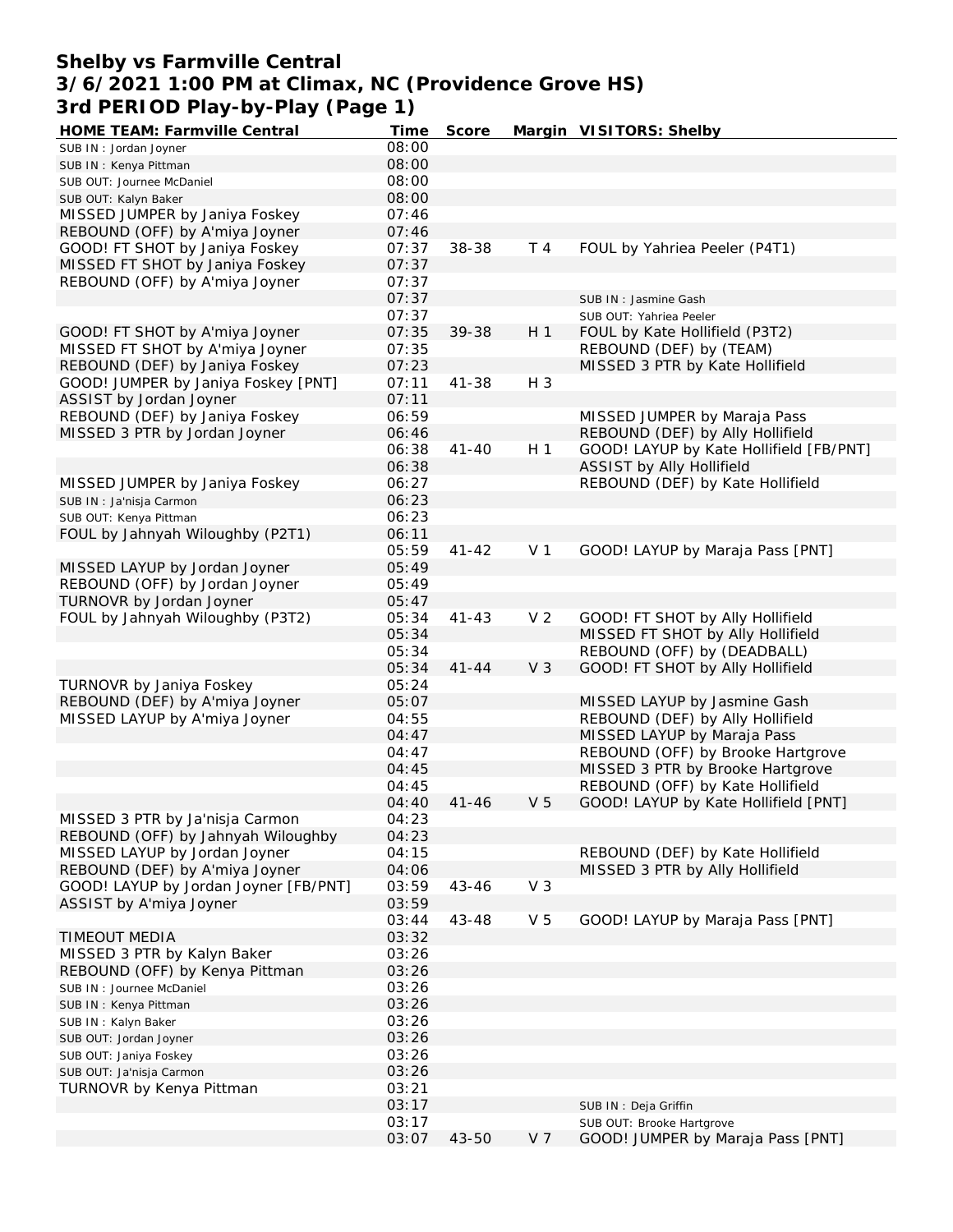## **Shelby vs Farmville Central 3/6/2021 1:00 PM at Climax, NC (Providence Grove HS) 3rd PERIOD Play-by-Play (Page 2)**

| HOME TEAM: Farmville Central       | Time  | Score     |                 | Margin VISITORS: Shelby              |
|------------------------------------|-------|-----------|-----------------|--------------------------------------|
| TURNOVR by Kalyn Baker             | 02:57 |           |                 |                                      |
|                                    | 02:55 |           |                 | STEAL by Jasmine Gash                |
| REBOUND (DEF) by A'miya Joyner     | 02:38 |           |                 | MISSED 3 PTR by Kate Hollifield      |
| TURNOVR by A'miya Joyner           | 02:30 |           |                 | STEAL by Maraja Pass                 |
| FOUL by A'miya Joyner (P1T3)       | 02:30 |           |                 |                                      |
|                                    | 02:23 | $43 - 53$ | V 10            | GOOD! 3 PTR by Kate Hollifield       |
|                                    | 02:23 |           |                 | ASSIST by Maraja Pass                |
| GOOD! 3 PTR by Journee McDaniel    | 02:11 | $46 - 53$ | V <sub>7</sub>  |                                      |
| ASSIST by Kenya Pittman            | 02:11 |           |                 |                                      |
| FOUL by A'miya Joyner (P2T4)       | 01:57 | 46-54     | V8              | GOOD! FT SHOT by Maraja Pass         |
|                                    | 01:57 | $46 - 55$ | V <sub>9</sub>  | GOOD! FT SHOT by Maraja Pass         |
| MISSED LAYUP by Jordan Joyner      | 01:57 |           |                 | REBOUND (DEF) by Kate Hollifield     |
| SUB IN: Janiya Foskey              | 01:57 |           |                 |                                      |
| SUB IN: Jordan Joyner              | 01:57 |           |                 |                                      |
| SUB OUT: A'miya Joyner             | 01:57 |           |                 |                                      |
| SUB OUT: Kalyn Baker               | 01:57 |           |                 |                                      |
|                                    | 01:53 | 46-57     | V 11            | GOOD! LAYUP by Jasmine Gash [FB/PNT] |
|                                    | 01:53 |           |                 | ASSIST by Ally Hollifield            |
| TURNOVR by Journee McDaniel        | 01:31 |           |                 |                                      |
|                                    | 01:22 | 46-59     | V 13            | GOOD! LAYUP by Maraja Pass [PNT]     |
| GOOD! JUMPER by Jordan Joyner      | 01:03 | 48-59     | V <sub>11</sub> |                                      |
| REBOUND (DEF) by Jordan Joyner     | 00:53 |           |                 | MISSED 3 PTR by Deja Griffin         |
| GOOD! LAYUP by Jordan Joyner [PNT] | 00:44 | 50-59     | V <sub>9</sub>  |                                      |
|                                    | 00:33 |           |                 | MISSED 3 PTR by Kate Hollifield      |
|                                    | 00:33 |           |                 | REBOUND (OFF) by Jasmine Gash        |
|                                    | 00:21 |           |                 | TURNOVR by Ally Hollifield           |
| MISSED JUMPER by Journee McDaniel  | 00:06 |           |                 | REBOUND (DEF) by (TEAM)              |
|                                    | 00:01 | $50 - 61$ | V 11            | GOOD! LAYUP by Maraja Pass [PNT]     |

Shelby 61, Farmville Central 50

|                                              | In. | Off | 2nd               | Fast |                |                         |
|----------------------------------------------|-----|-----|-------------------|------|----------------|-------------------------|
| 3rd period-only Paint T/O Chance Break Bench |     |     |                   |      |                |                         |
|                                              |     |     | Shelby 16 9 2 4 2 |      |                | Score tied - 1 time.    |
| Farmville Central 6 0 2 2                    |     |     |                   |      | 6 <sup>6</sup> | Lead changed - 2 times. |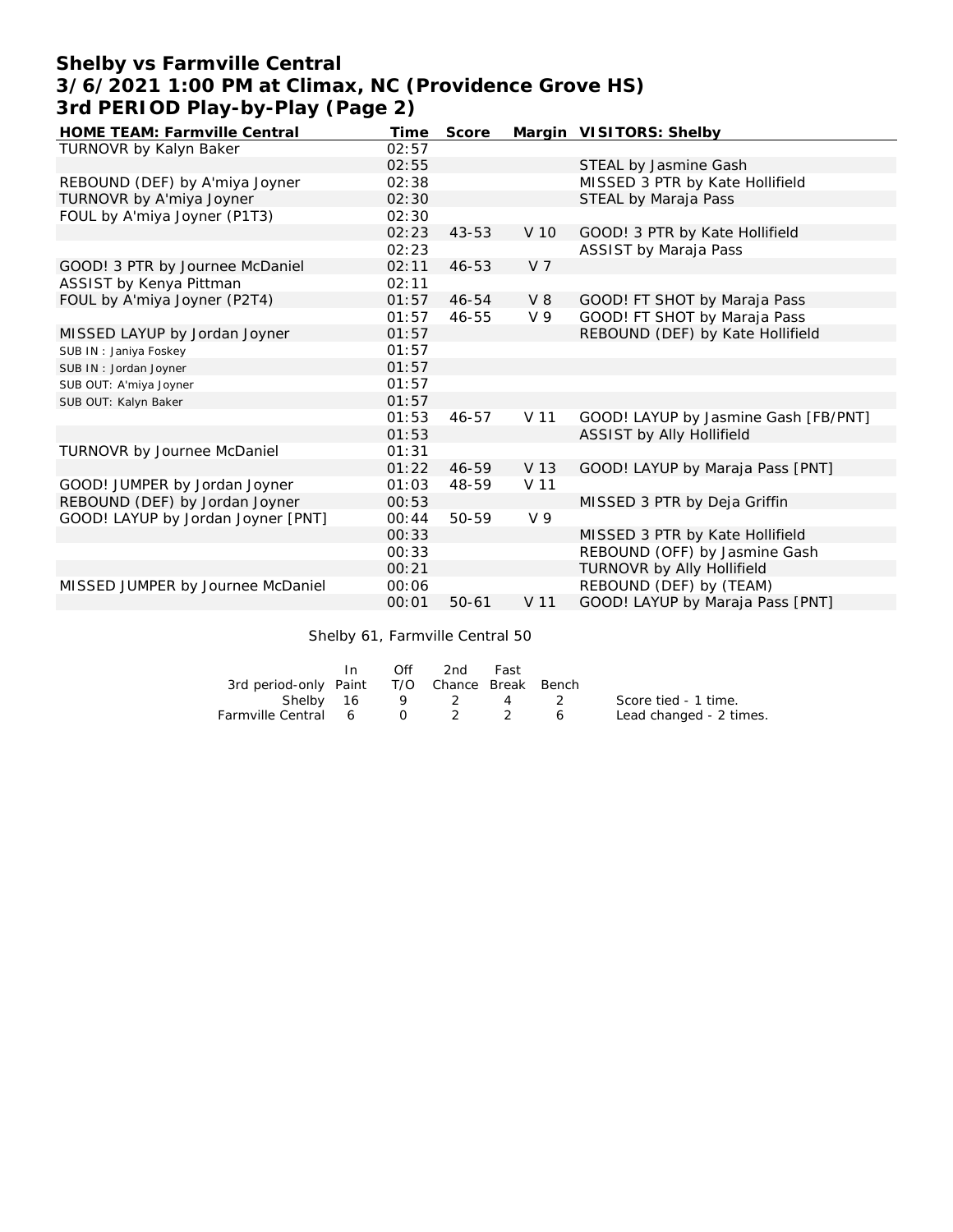#### **Shelby vs Farmville Central 3/6/2021 1:00 PM at Climax, NC (Providence Grove HS) 4th PERIOD Play-by-Play (Page 1)**

| HOME TEAM: Farmville Central          | Time  | Score     |                | Margin VISITORS: Shelby                 |
|---------------------------------------|-------|-----------|----------------|-----------------------------------------|
| SUB IN: Kenya Pittman                 | 08:00 |           |                | SUB IN : Deja Griffin                   |
| SUB IN: Jordan Joyner                 | 08:00 |           |                | SUB IN: Jasmine Gash                    |
| SUB OUT: A'miya Joyner                | 08:00 |           |                | SUB OUT: Yahriea Peeler                 |
| SUB OUT: Kalyn Baker                  | 08:00 |           |                | SUB OUT: Brooke Hartgrove               |
| TURNOVR by Jahnyah Wiloughby          | 07:53 |           |                |                                         |
|                                       | 07:24 |           |                | MISSED 3 PTR by Deja Griffin            |
|                                       | 07:24 |           |                | REBOUND (OFF) by Kate Hollifield        |
| REBOUND (DEF) by Jordan Joyner        | 06:59 |           |                | MISSED 3 PTR by Deja Griffin            |
| TURNOVR by Jordan Joyner              | 06:51 |           |                |                                         |
|                                       | 06:38 | $50 - 63$ | V 13           | GOOD! LAYUP by Maraja Pass [PNT]        |
| MISSED LAYUP by Janiya Foskey         | 06:23 |           |                | REBOUND (DEF) by (TEAM)                 |
|                                       |       | 50-66     |                | GOOD! 3 PTR by Kate Hollifield          |
|                                       | 06:06 |           | V 16           |                                         |
|                                       | 06:06 |           |                | ASSIST by Maraja Pass                   |
| MISSED LAYUP by Janiya Foskey         | 05:52 |           |                |                                         |
| REBOUND (OFF) by Jahnyah Wiloughby    | 05:52 |           |                |                                         |
| GOOD! LAYUP by Janiya Foskey [PNT]    | 05:46 | $52 - 66$ | V 14           |                                         |
| ASSIST by Jahnyah Wiloughby           | 05:46 |           |                |                                         |
| BLOCK by Janiya Foskey                | 05:24 |           |                | MISSED LAYUP by Deja Griffin            |
| REBOUND (DEF) by Journee McDaniel     | 05:22 |           |                |                                         |
| GOOD! LAYUP by Jordan Joyner [FB/PNT] | 05:19 | 54-66     | V 12           |                                         |
| ASSIST by Journee McDaniel            | 05:19 |           |                |                                         |
| REBOUND (DEF) by Janiya Foskey        | 04:58 |           |                | MISSED 3 PTR by Ally Hollifield         |
| MISSED LAYUP by Jahnyah Wiloughby     | 04:45 |           |                | REBOUND (DEF) by Kate Hollifield        |
| FOUL by Jahnyah Wiloughby (P4T5)      | 04:36 |           |                | MISSED FT SHOT by Maraja Pass           |
|                                       | 04:36 |           |                | REBOUND (OFF) by (DEADBALL)             |
|                                       | 04:36 | $54 - 67$ | V 13           | GOOD! FT SHOT by Maraja Pass            |
| SUB IN : Ja'nisja Carmon              | 04:36 |           |                | SUB IN: Yahriea Peeler                  |
| SUB IN: A'miya Joyner                 | 04:36 |           |                | SUB IN: Brooke Hartgrove                |
| SUB OUT: Janiya Foskey                | 04:36 |           |                | SUB OUT: Deja Griffin                   |
| SUB OUT: Kenya Pittman                | 04:36 |           |                | SUB OUT: Jasmine Gash                   |
| MISSED FT SHOT by Jordan Joyner       | 04:30 |           |                | FOUL by Yahriea Peeler (P5T3)           |
| REBOUND (OFF) by (DEADBALL)           | 04:30 |           |                |                                         |
| GOOD! FT SHOT by Jordan Joyner        | 04:30 | 55-67     | V 12           |                                         |
|                                       | 04:30 |           |                |                                         |
|                                       | 04:30 |           |                | SUB IN: Jasmine Gash                    |
|                                       |       |           |                | SUB OUT: Yahriea Peeler                 |
| TIMEOUT MEDIA                         | 04:01 |           |                | TURNOVR by Ally Hollifield              |
| TURNOVR by Journee McDaniel           | 03:56 |           |                |                                         |
|                                       | 03:46 |           |                |                                         |
| FOUL by A'miya Joyner (P3T6)          | 03:46 |           |                |                                         |
| SUB IN: Janiya Foskey                 | 02:52 |           |                |                                         |
| SUB OUT: A'miya Joyner                | 02:52 |           |                |                                         |
|                                       | 02:33 |           |                | TURNOVR by Ally Hollifield              |
| STEAL by Janiya Foskey                | 02:32 |           |                |                                         |
| GOOD! 3 PTR by Journee McDaniel       | 02:22 | 58-67     | V <sub>9</sub> |                                         |
| ASSIST by Jordan Joyner               | 02:22 |           |                |                                         |
| FOUL by Ja'nisja Carmon (P1T7)        | 02:13 | 58-68     | V 10           | GOOD! FT SHOT by Maraja Pass            |
|                                       | 02:13 | 58-69     | V 11           | GOOD! FT SHOT by Maraja Pass            |
| SUB IN: Kenya Pittman                 | 02:13 |           |                |                                         |
| SUB OUT: Ja'nisja Carmon              | 02:13 |           |                |                                         |
| FOUL by Kenya Pittman (P2T8)          | 02:09 |           |                |                                         |
| TURNOVR by Kenya Pittman              | 02:09 |           |                |                                         |
| REBOUND (DEF) by Jahnyah Wiloughby    | 01:55 |           |                | MISSED 3 PTR by Brooke Hartgrove        |
| TURNOVR by Jahnyah Wiloughby          | 01:50 |           |                |                                         |
|                                       | 01:49 |           |                | STEAL by Ally Hollifield                |
|                                       | 01:48 | 58-71     | V 13           | GOOD! LAYUP by Ally Hollifield [FB/PNT] |
| GOOD! FT SHOT by Kalyn Baker          | 01:38 | 59-71     | V 12           | FOUL by Kate Hollifield (P4T4)          |
| GOOD! FT SHOT by Kalyn Baker          | 01:38 | 60-71     | V 11           |                                         |
| SUB IN: Kalyn Baker                   | 01:38 |           |                |                                         |
| SUB OUT: Journee McDaniel             | 01:38 |           |                |                                         |
| FOUL by Jahnyah Wiloughby (P5T9)      | 01:33 |           |                |                                         |